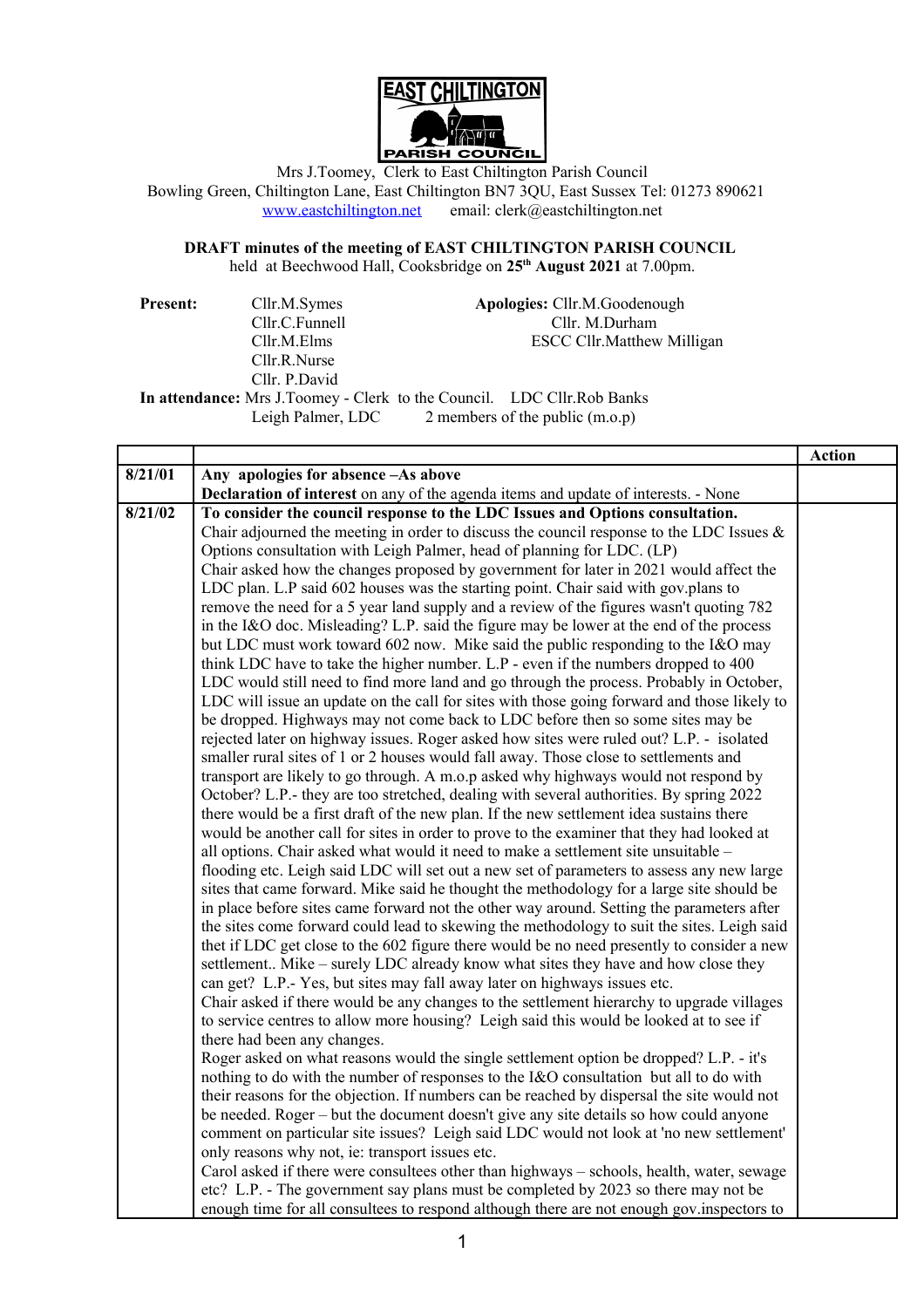get all the plans through by 2023 anyway.

Paddy asked if LDC had ever had a set of parameters for assessing a site for a new settlement? L.P.- No. Paddy said if other authorities had already done this exercise could LDC use their methods? L.P.- Yes, LDC would look at these. Paddy asked how LDC would formulate these parameters. L.P.-This would either be left to LDC officers or possibly external consultants who have a track record nationally. Leigh said LDC need to look at whether it is better to put more pressure on the existing settlements or to concentrate on a new settlement that can look after itself.

A m.o.p asked what work have the Eton developers done around transport etc and has detailed work been done on providing schools, shops and trip internalisation etc.? Leigh said he had not seen any output and that even if LDC do reject the Eton site the examiner could bring it back in.

Mike said that providing 3000 new jobs on the Eton site was a bold claim – Leigh said LDC would need to see evidence of 1 new job per house and this would be examined. Roger pointed out that this site would not deliver any growth before a start date of 2025- 2026 at the earliest so how would this help to meet the target? L.P.- If the single settlement option was chosen LDC would get an extension to the plan date. Roger asked if LDC would need to follow the dispersal strategy to supply housing needed now as well as the settlement – Leigh said you can never deliver all the housing needed and whilst it may be easier to further develop existing settlements the inspector may not accept a lower number so all options will be looked at.

Roger asked if LDC would have looked at all the options and sites and produced a draft plan by spring 2022? L.P.-Yes. Roger asked if the single settlement strategy is sustained and another call for large sites is needed, is that possible by spring? L.P.- maybe not. Carol asked if LDC could prescribe the type of housing needed ie: starter homes, smaller homes? L.P.- Yes, to an extent as housing must meet need but we need all types.

A m.op asked what are the arguments for and against a new settlement? L.P.- Don't know, haven't made that judgement yet. Roger felt a single settlement would always move forward through the plan since the option was not site specific and if LDC only reject a site on issues such as flooding etc. every site would be different.

Rob Banks asked if the majority of responses were against the single option and gave reasons, would that rule the option out? - Leigh said it is not to do with numbers only the valid reasons for rejection. Roger said reasons can only be relevant to specific sites and the I&O consultation is not site specific.

A m.o.p asked if the 15 min. community rule could be applied to rural sites as well as urban? - Leigh gave the example of sites in Newhaven which may seem to be sustainable but are actually on the periphery and quite remote from services and served by poor public transport services so they could fail and it is difficult to meet the challenge of the 15 min. community.

The m.o.p. asked if cycleways could come into the plan to assist with sustainable transport? L.P.- potentially but a lengthy cycle ride would rule a site out. She then asked what happens when developers fail to deliver on promised community benefits, giving reasons why they cannot provide affordable housing or employment opportunities etc since they build before this arises, as with the Hamsey brickworks site. - Leigh said that initially the houses built on the Eton site would be an isolated development and this would be challenging. Carol said shouldn't the infrastructure be in place first as our lanes are not suitable for construction traffic? L.P.- yes, this will need addressing. A m.o.p asked why can't LDC have a legal agreement with developers to make sure community benefits get fulfilled? - Leigh said contracts are always changeable. Roger asked if it is likely that the public may feel LDC would design their parameters to suit sites available? L.P.- possibly, so an independent consultant may be reassuring and all documents would be available through FOI. LDC would not use consultants linked with the developers. Roger said If LDC set the brief, how can it be independent? L.P.-it can't be totally independent but will take a broad agenda.

Chair asked how the planning agreement between LDC and the Eton developers fits in  $-$ Leigh said there have been several 'milestone' meetings and conversations around sustainability etc. The agreement will end in September if not extended. If the single settlement option does not proceed there would be no more LDC/Eton developer meetings.

There were no more questions and chair thanked Leigh for his time.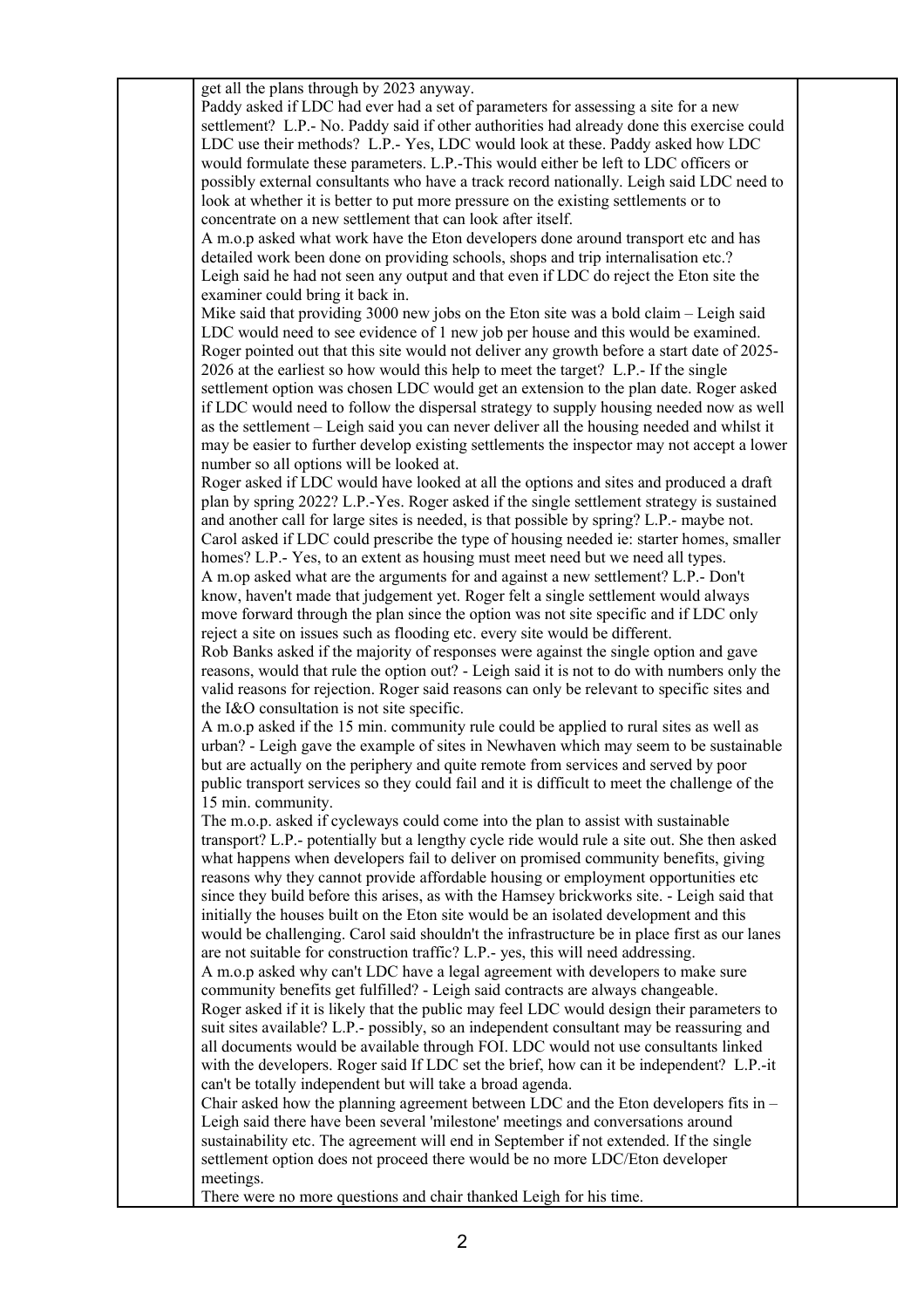|                    | Meeting resumed.                                                                                                                                                                                                                                                                                                                                                                                                                                                                                                                                                                                                                                                                                                                                                                                                                                                                                                                                                                                                                                            |  |
|--------------------|-------------------------------------------------------------------------------------------------------------------------------------------------------------------------------------------------------------------------------------------------------------------------------------------------------------------------------------------------------------------------------------------------------------------------------------------------------------------------------------------------------------------------------------------------------------------------------------------------------------------------------------------------------------------------------------------------------------------------------------------------------------------------------------------------------------------------------------------------------------------------------------------------------------------------------------------------------------------------------------------------------------------------------------------------------------|--|
|                    | Council agreed to send their response to the Issues and options document to LDC.                                                                                                                                                                                                                                                                                                                                                                                                                                                                                                                                                                                                                                                                                                                                                                                                                                                                                                                                                                            |  |
| 8/21/03            | Any questions from the public                                                                                                                                                                                                                                                                                                                                                                                                                                                                                                                                                                                                                                                                                                                                                                                                                                                                                                                                                                                                                               |  |
|                    | There were no further questions                                                                                                                                                                                                                                                                                                                                                                                                                                                                                                                                                                                                                                                                                                                                                                                                                                                                                                                                                                                                                             |  |
| 8/21/04            | Minutes of the annual meeting held on 24 <sup>th</sup> May 2021 were agreed and signed                                                                                                                                                                                                                                                                                                                                                                                                                                                                                                                                                                                                                                                                                                                                                                                                                                                                                                                                                                      |  |
| 8/21/05            | <b>Matters arising from last meeting</b><br>Min.no. 5.21.9 - Chair had contacted ESCC regarding the oak tree by the phone box and<br>they will contact the landowner about the dying branches - no update<br>Min.no. 5.21.13 – New swing seats were purchased and fitted. Thanks to Steve Funnell.                                                                                                                                                                                                                                                                                                                                                                                                                                                                                                                                                                                                                                                                                                                                                          |  |
| 8.21.6<br>8.21.6.1 | <b>Financial matters</b><br>Council approved payment of the following invoices:<br>Clerk salary/expenses for May<br>Cheque No: $101078 \text{ } \text{£}$<br>Subscription to ESALC/NALC<br>Cheque No: 101079 £156.61<br>Replacement swing seats from (CIL expense)<br>Cheque No: 101080 £175.20<br>Countrymans. Mow Hollycroft 6th May<br>Cheque No: 101081 £153.00<br>Cheque No: $101082 \text{ } \text{£}$<br>Clerk salary/expenses for June<br>Ldalc subscription<br>Cheque No: 101083 £20.00<br>Countrymans. Mow Hollycroft (extra cut from CIL fund)<br>Cheque No: 101084 £153.00<br>*Cheque No: 101085 £26.00<br>Cllr.Funnell. Compost for new village planters<br>*Cheque No: 101086 £68.94<br>LDC. Playground inspection<br>*Cheque No: 101087 £<br>Clerk salary/expenses for July<br>*Cheque No: 101088 £59.93<br>J.P.Peach.Catering for meeting 28.7.21<br>*Cheque No: 101089 £153.00<br>Countrymans. Mow Hollycroft<br>Bentham Ltd. Ink for printer<br>*Cheque No: 101090 £23.70<br>Beechwood Hall hire for meeting<br>*Cheque No: 101091 £20.00 |  |
| 8.21.6.2           | Council noted the current financial situation                                                                                                                                                                                                                                                                                                                                                                                                                                                                                                                                                                                                                                                                                                                                                                                                                                                                                                                                                                                                               |  |
| 8.21.7             | Council noted any current applications                                                                                                                                                                                                                                                                                                                                                                                                                                                                                                                                                                                                                                                                                                                                                                                                                                                                                                                                                                                                                      |  |
| 8.21.7.1           | To Note: Agricultural Prior Notification Building SDNP/21/03470/APNB The<br>Whitehouse, Novington Lane - Creation of a new agricultural building 30.48m by<br>15.25 and 7.3m in height for the storage of straw and agricultural machinery.                                                                                                                                                                                                                                                                                                                                                                                                                                                                                                                                                                                                                                                                                                                                                                                                                 |  |
|                    | LW/21/0301 Oakwood House Novington Lane - creation of a 1st floor bay window<br>extension to south elevation; relocation of window to east elevation- Whilst there is no<br>objection to the proposal per se, we are disappointed to note there is no mitigation for<br>light spill at night on the plans. The property is very close to the National Park Dark<br>Skies reserve and East Chiltington Parish Council would expect planning applications<br>to support its status.                                                                                                                                                                                                                                                                                                                                                                                                                                                                                                                                                                           |  |
| 8.21.7.2           | Council noted any decisions by LDC:<br>LW/21/0301 Oakwood House Novington Lane - creation of a 1st floor bay window<br>extension to south elevation; relocation of window to east elevation- granted. No<br>comment on light spill.                                                                                                                                                                                                                                                                                                                                                                                                                                                                                                                                                                                                                                                                                                                                                                                                                         |  |
|                    | LW/21/0001 Mount Pleasant Highbridge Lane: Conversion and extension of redundant<br>forge to dwelling house and demolition of redundant outbuildings - granted                                                                                                                                                                                                                                                                                                                                                                                                                                                                                                                                                                                                                                                                                                                                                                                                                                                                                              |  |
|                    | SDNP/21/01715/TEL Stantons Farmhouse, Stantons Farm, Chapel Lane, East<br>Chiltington: installation of a micro substation enclosure with dimensions of $1.2m \times 1.2m \times$<br>1.2m- permitted development, no objection from SDNPA                                                                                                                                                                                                                                                                                                                                                                                                                                                                                                                                                                                                                                                                                                                                                                                                                    |  |
|                    | SDNP/21/01054/HOUS 1 Chapel Cottages Chapel Lane East Chiltington: Formation of<br>two storey side extension with internal alterations – granted                                                                                                                                                                                                                                                                                                                                                                                                                                                                                                                                                                                                                                                                                                                                                                                                                                                                                                            |  |
|                    | LW/21/0262 Land Adjacent Nolands Farm, Plumpton Green: Outline application for the                                                                                                                                                                                                                                                                                                                                                                                                                                                                                                                                                                                                                                                                                                                                                                                                                                                                                                                                                                          |  |